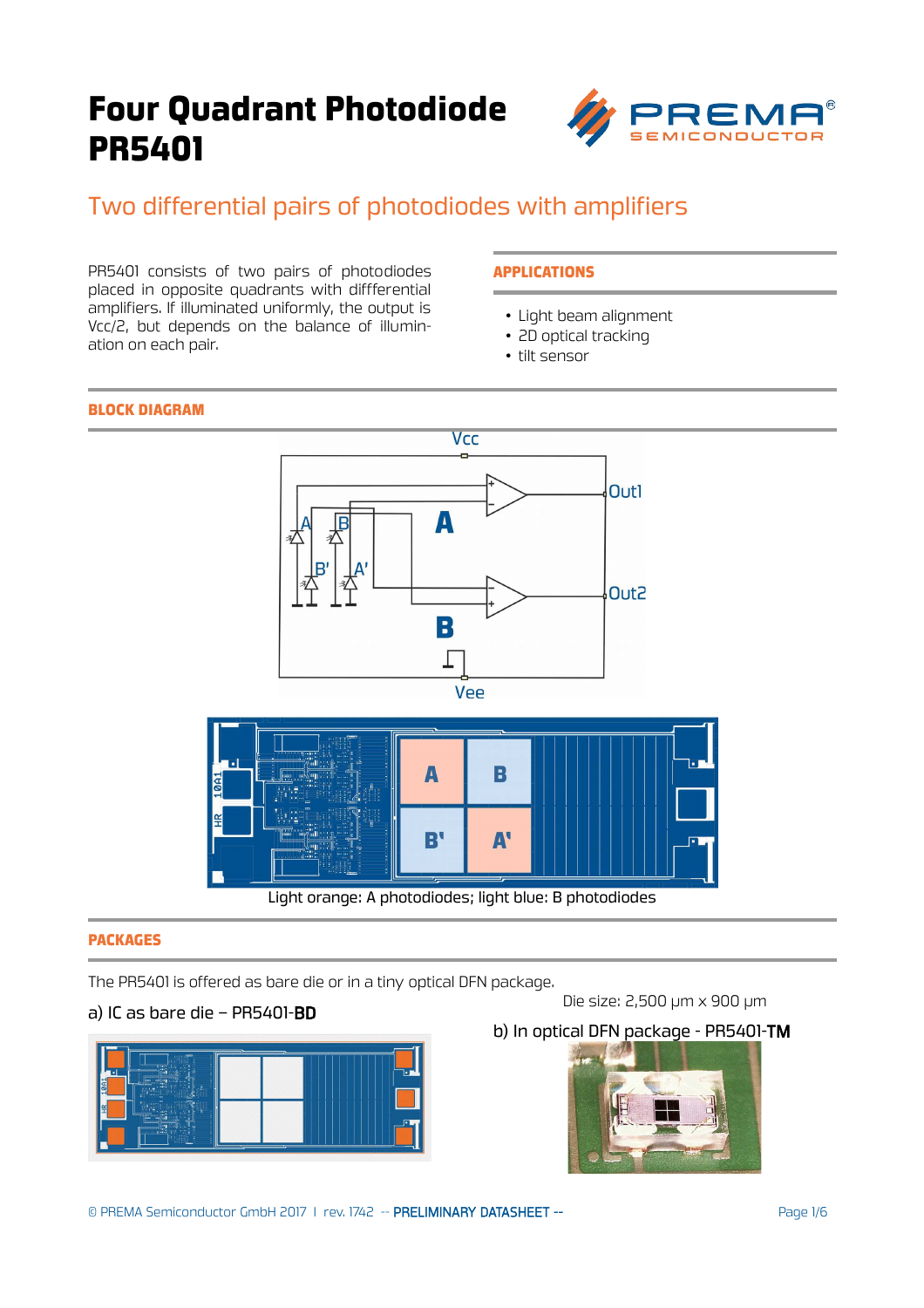

ODFN-4L 1.8mm x 2.9mm package.

## Application Circuit



The output is usually connected to a power amplifier or an analog-digital converter.

## Electrical Characteristics

### ABSOLUTE MAXIMUM RATINGS

| <b>Parameter</b>                                    |                                       | Min            | <b>Typ</b> | Max           | <b>Units</b>     |
|-----------------------------------------------------|---------------------------------------|----------------|------------|---------------|------------------|
| V <sub>cc</sub> (supply voltage)                    |                                       | $-0.3$         |            | 8             |                  |
| V <sub>PIN</sub> (voltage @ other pins)             |                                       | $-0.3$         |            | $V_{cc}$ +0.3 |                  |
| Operating Temperature                               | <b>PR5401-BD</b><br><b>PR5401-TM</b>  | $-40$<br>$-40$ |            | 85<br>85      | $^{\circ}$<br>°Γ |
| Storage Temperature Range                           | <b>PR5401-BD</b><br><b>PR5401-TM</b>  | -55<br>$-40$   |            | 125<br>100    | $^{\circ}$<br>°Γ |
| T <sub>J</sub> (Junction Temperature)               | PR5401- <b>BD</b><br><b>PR5401-TM</b> | $-40$<br>$-40$ |            | 85<br>85      | $^{\circ}$<br>°Γ |
| Electrostatic Discharge (ESD) Protection @ all pins | <b>HBM</b>                            | 4              |            |               | kV               |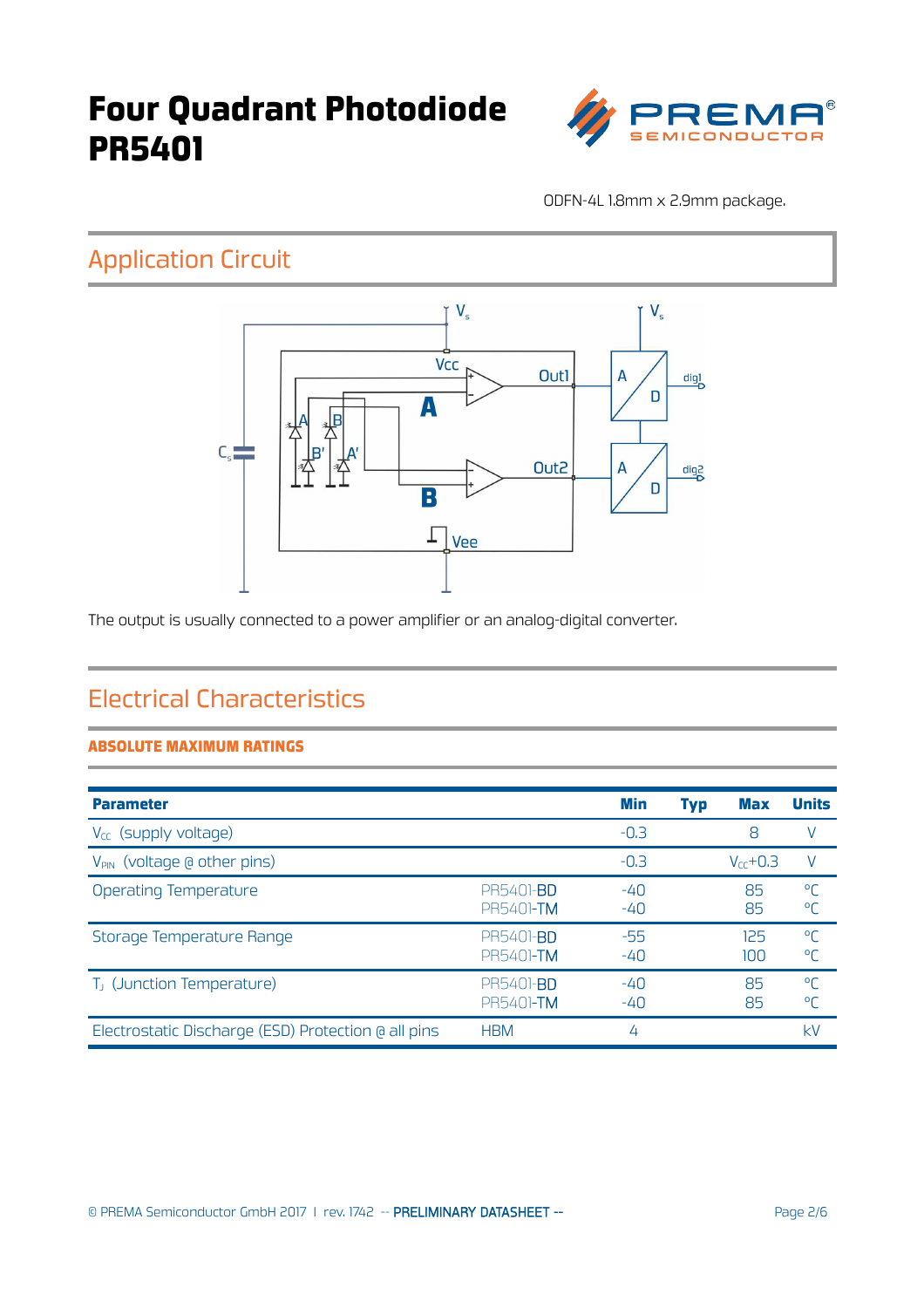

### OPERATING CHARACTERISTICS

 $V_{CC}$  = 5.0 V, T<sub>J</sub> = -40...85°C (unless otherwise noted)

| <b>Symbol</b>                 | <b>Parameter</b>           | <b>Conditions</b>                             | Min  | <b>Typ</b> | <b>Max</b> | <b>Units</b> |  |
|-------------------------------|----------------------------|-----------------------------------------------|------|------------|------------|--------------|--|
| $V_{cc}$                      | Supply voltage             |                                               | 2.5  | 3.3        | 8          |              |  |
| Icc                           | Supply current (no load)   |                                               | 0.23 |            | 1.0        | mA           |  |
| <b>Output characteristics</b> |                            |                                               |      |            |            |              |  |
| $I_{Load}(LO)$                | Out current (Out vs. GND)  |                                               |      |            | 0.         | mA           |  |
| <b>Photosensors</b>           |                            |                                               |      |            |            |              |  |
| $\Lambda_{\text{ar}}$         | Spectral application range | $Se(\lambda ar) = 0.25 \lambda_{\text{peak}}$ | 500  |            | 950        | nm           |  |
| $\Lambda_{\text{neak}}$       | Peak sensitivity           |                                               |      | 800        |            | nm           |  |

Test pins are used for chip test only. Their use is not further described in this document.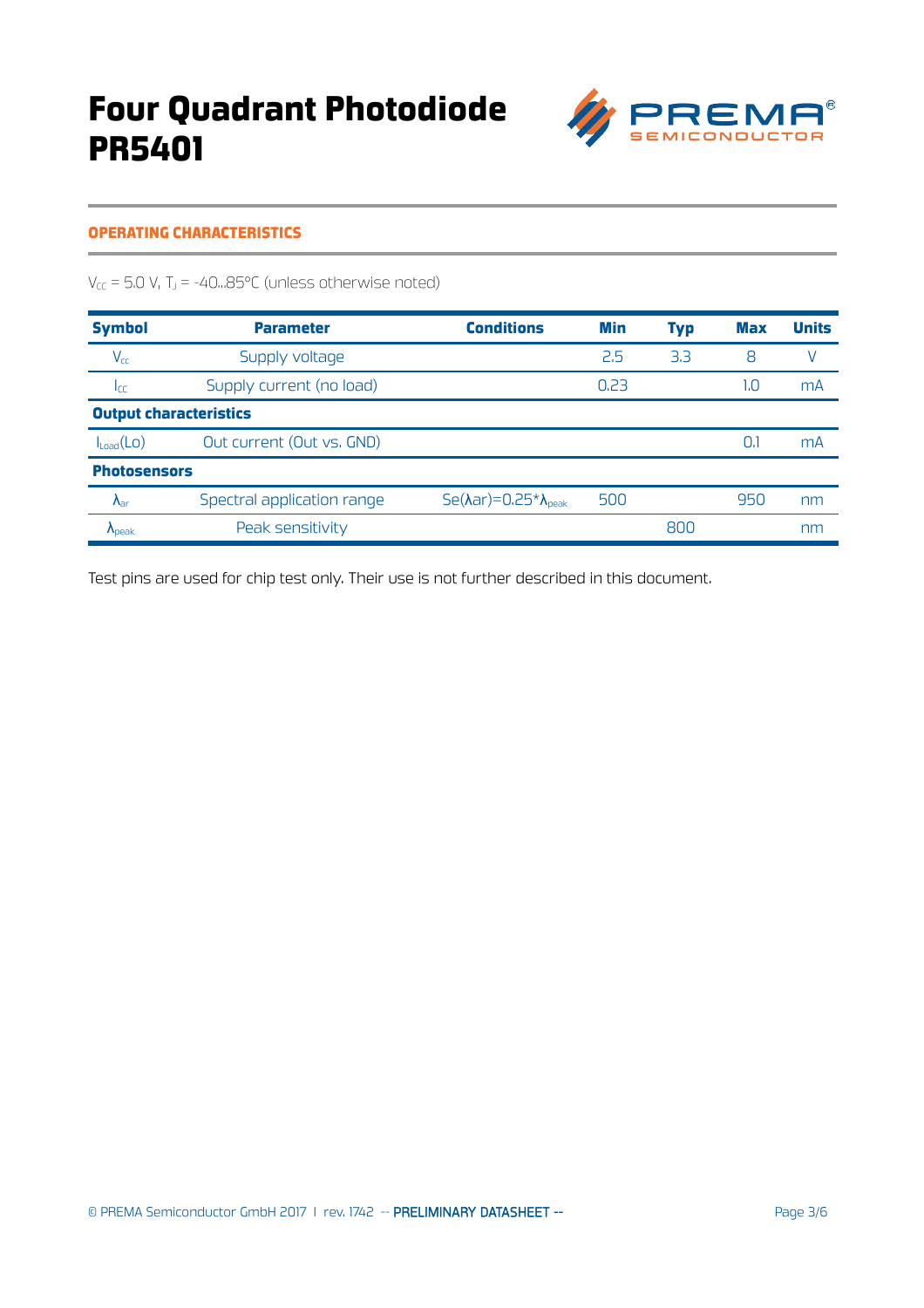

## Photodiodes – Dimensions



General dimensions:

- Die size: 2,500 µm x 900 µm (measured between centres of scribe lane)
- Photodiodes active area: approx. 285 µm x 290 µm x 4
- Pad window: 120 µm x 120 µm
- For ODFN-4L package: Chip centre may be offset by up to 200 µm from package centre in any direction.

#### PIN DESCRIPTION



| <b>Pin No</b> | <b>Pin Name</b> | <b>Pin Function Description</b> |  |  |
|---------------|-----------------|---------------------------------|--|--|
|               | Vee             | negative supply voltage         |  |  |
| 2             | Out1            | A channel amplifier output      |  |  |
| З             | Out2            | B channel amplifier output      |  |  |
|               | Vrr             | positive supply voltage         |  |  |

Test pins are for chip test only and not described in this document.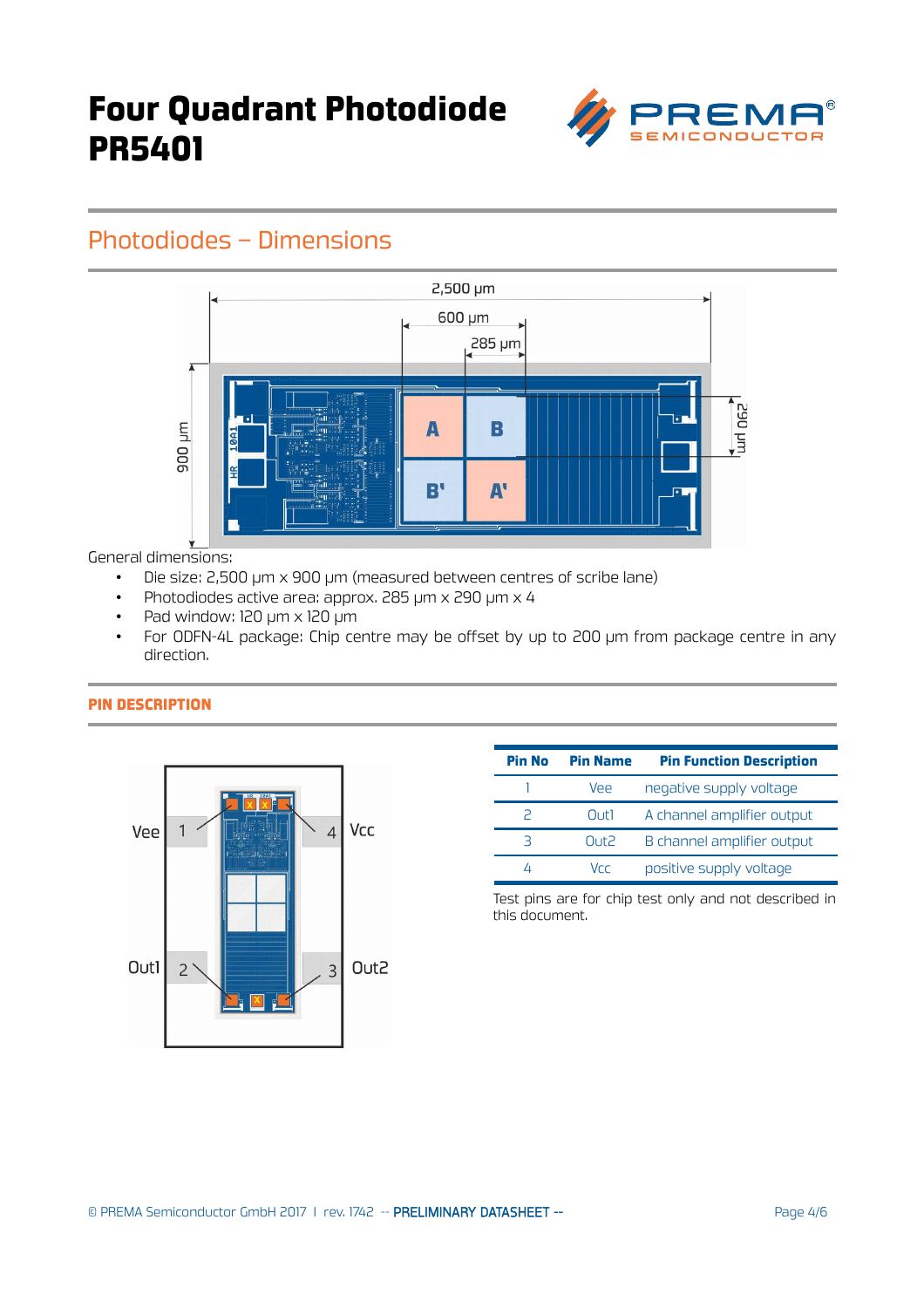

## Application Examples

The following applications examples are meant as suggestions. PREMA does not guarantee usability and cannot give application support for the use in specific devices.

### OPTICAL BEAM CENTERING OR MOTION DETECTION